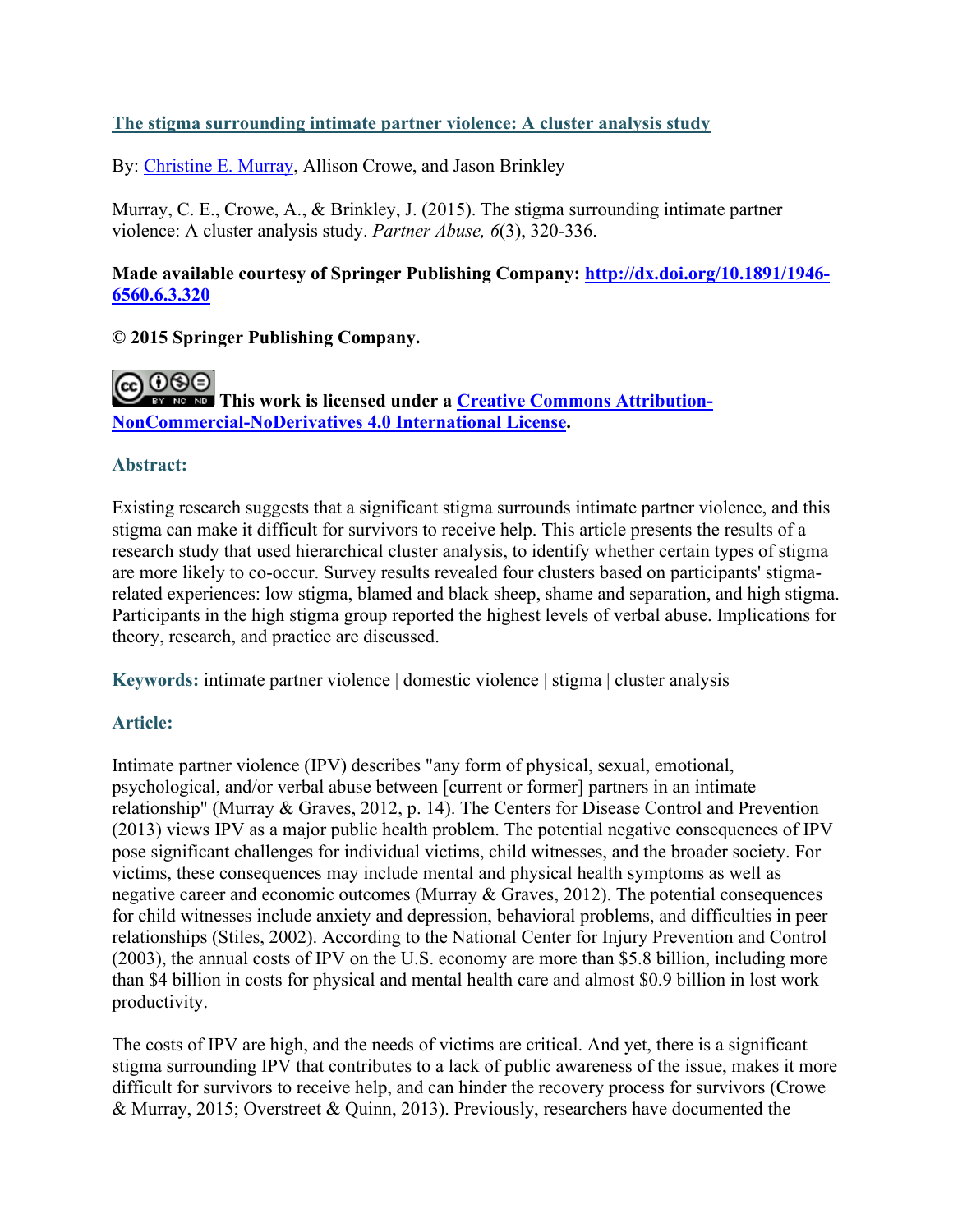negative and/or stereotypical attitudes that many individuals hold toward the topic of IPV and the people who have experienced it (e.g., Brosi & Rolling, 2010; Humphreys, 2008; Merritt-Gray & Wuest, 1995). However, only recently have researchers begun to examine the construct of stigma to experiences of IPV. For example, Overstreet and Quinn (2013) presented a literature-based model of the stigma surrounding IPV, and two of the current authors (Crowe & Murray, 2015) conducted a qualitative study examining ways that survivors experienced stigma from professionals who were in positions to help them.

The purpose of this study is to build on this new line of research examining the factors that underlie the stigma surrounding IPV. In the next section, we expand on the definition of stigma. Then, we review previous theoretical and research conceptualizations of the stigma surrounding IPV. Next, we discuss the methodology and results of a hierarchical cluster analysis study using data from a survey of 343 survivors of abusive relationships. The findings are then used to inform future theory, research, and practice regarding the stigma surrounding IPV.

# **THE DEFINITION OF STIGMA**

The construct of stigma has been studied for decades by researchers across social science disciplines (Link & Phelan, 2001). Link and Phelan (2001) offered a five-component conceptualization of stigma designed to present a cohesive definition of the term. The five components of stigma they outlined are as follows: (a) A label is placed on differences between people; (b) the labels are associated with negative stereotypes about the characteristics of people with those labels; (c) people create a sense of separation between themselves and those with the label (i.e., "separation of 'us' from 'them'"; Link & Phelan, 2001, p. 367); (d) the people who are labeled experience diminished status and discrimination from others; and (e) people with the stigmatized label are denied access to "social, economic, and political power" (Link & Phelan, 2001, p. 367). As such, stigma can be viewed as a process that occurs among groups of people and results in negative outcomes for the stigmatized groups.

Researchers have applied the concept of stigma to various groups-such as individuals who are HIV-positive (Davis, 2012) and those who have been diagnosed with a mental illness (Byrne, 2000). Therefore, it appears to be a process that disempowers many groups and holds common features across groups. However, the stigma that each unique group faces can look different from other groups (Link & Phelan, 2001). In addition, social messages that are presented about various groups-such as through the media-can impact the nature of the stigma faced by members of the group. For example, when a mass shooting occurs and the gunman had a documented mental illness, the shooter's mental health often becomes a subject of the media coverage of the story (Szalavitz, 2012). This can lead media viewers to become more fearful of those with mental health conditions, further adding to the separation and discrimination of this group. Therefore, although some common processes are involved in the stigmatization of various groups, it is important to consider the unique aspects of stigma that different groups face.

# **THE STIGMA SURROUNDING INTIMATE PARTNER VIOLENCE**

Overstreet and Quinn's (2013) IPV stigmatization model provided the first comprehensive application of the concept of stigma to IPV. These authors reviewed literature that supports the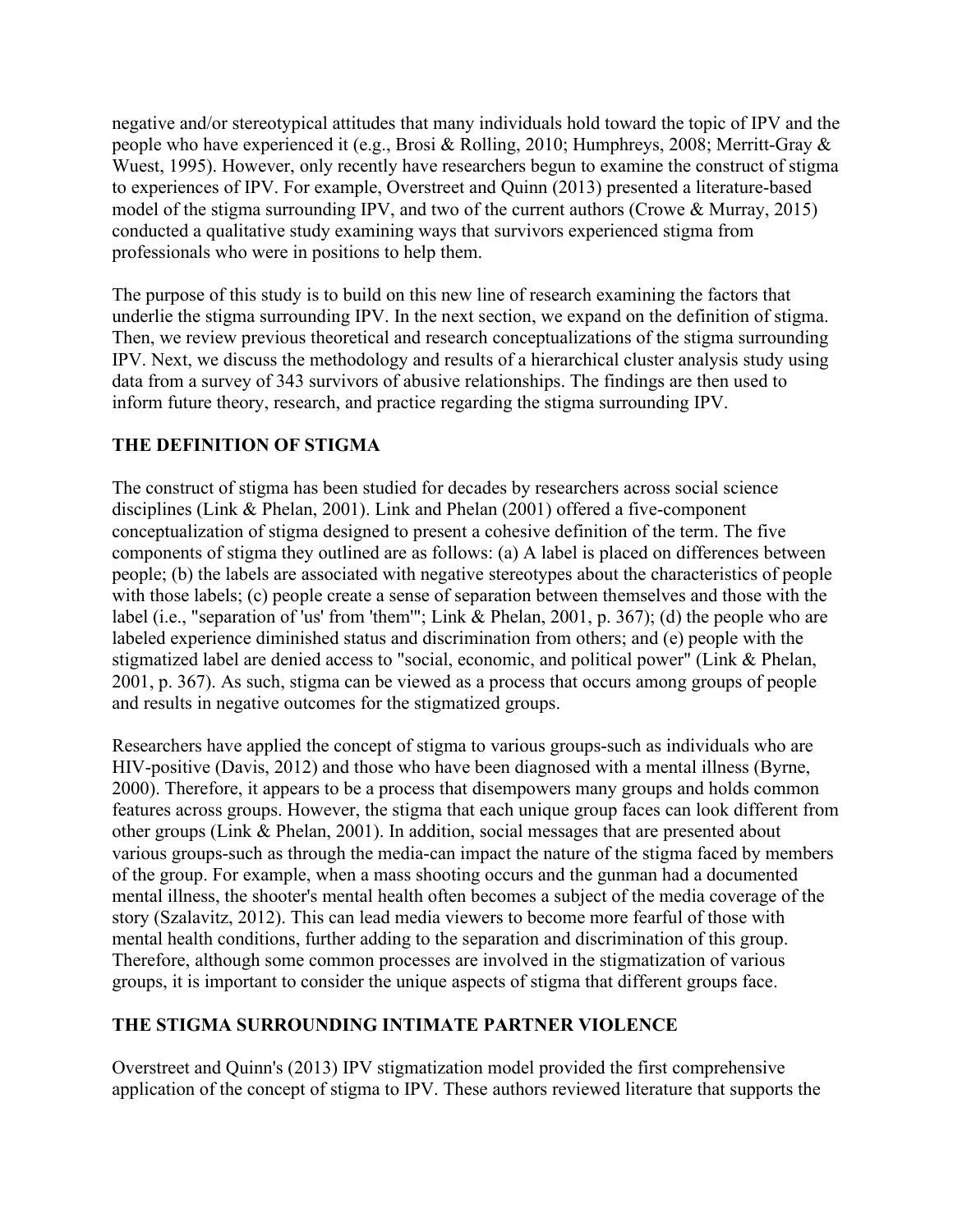three components of stigma included in their model: (a) internalized stigma, (b) anticipated stigma, and (c) cultural stigma. Each of these components represents the different levels at which IPV stigmatization can occur: individual, interpersonal, and societal. *Internalized stigma* refers to "the extent to which people internalize negative IPV beliefs" (Overstreet & Quinn, 2013, p. 117). Some of the self-perceptions that are associated with stigma internalization as found in the literature included self-blame, shame, embarrassment, guilt, and low self-esteem (Overstreet & Quinn, 2013). *Anticipated stigma* describes "the degree to which people fear or expect stigmatization . . . if others know about their experiences" (Overstreet & Quinn, 2013, p. 112). Some of the ways that anticipated stigma impacts victims of IPV include by believing that their friends and family members will not want to help them, by fearing negative outcomes if their abuse experiences were to become known in their workplaces, and by predicting that health care professionals will judge them upon disclosure of their abuse (Overstreet & Quinn, 2013). Finally, *cultural stigma* describes "societal ideologies that delegitimize people who experience IPV" (Overstreet & Quinn, 2013, p. 118). Cultural attitudes that can contribute to IPV stigmatization include judgment, blaming, minimizing the extent of the problem, and stereotypes about the types of people who are abused (Overstreet & Quinn, 2013). Together, these components can make it more difficult for victims to seek help, although this can vary based on the extent to which survivors view the IPV as central to their identities and salient in their lives (Overstreet & Quinn, 2013).

The IPV stigmatization model (Overstreet & Quinn, 2013) provides a useful framework for understanding the different levels at which IPV survivors may experience stigma. However, the model is focused primarily on the source of the stigma (i.e., internal, relational, or societal). An additional layer to conceptualizing stigma involves the nature or type of stigma that survivors experience. Our previous research (Crowe & Murray, 2015) suggests that there are different types of stigma that could occur at each of those levels. Using data derived from the same studies described in this article, the authors conducted a qualitative study to examine the types of stigma that IPV survivors experienced from specific sources (e.g., mental health professionals, attorneys, health care professionals, the police, the court system, the victims' workplaces, parenting-related resources, friends, family members, domestic violence agencies). The types of stigma that the survivors had faced fell into the following categories: (a) *blame*, or being viewed as responsible for the abuse; (b) *discrimination*, or being treated in prejudicial and/or stereotyped ways; (c) *loss of status*, or losing standing or perceived value related to their abuse; (d) *isolation*, or separation from others; (e) *shame*, experienced as guilt or self-blame; (f) *being dismissed or denied*, such as when the survivor's experiences with abuse were not viewed as serious or believable; and (g) *blatant unprofessionalism*, or when professionals from whom they sought help crossed professional boundaries and acted in unethical ways.

Ultimately, both conceptual frameworks described earlier (i.e., Crowe & Murray, 2015; Overstreet & Quinn, 2013) provide useful frameworks for understanding and addressing the stigma surrounding IPV. In fact, recently, these research groups have begun collaborating to develop an overarching model that integrates the two frameworks to provide a model of IPV stigma that accounts for both the source and type of stigma in one framework. As an additional precursor toward that ongoing work, this study used hierarchical cluster analysis to identify which types of stigma are most likely to co-occur as well as to identify whether there are patterns in the types of stigma that are associated with different types of abuse. Thus, the purpose of this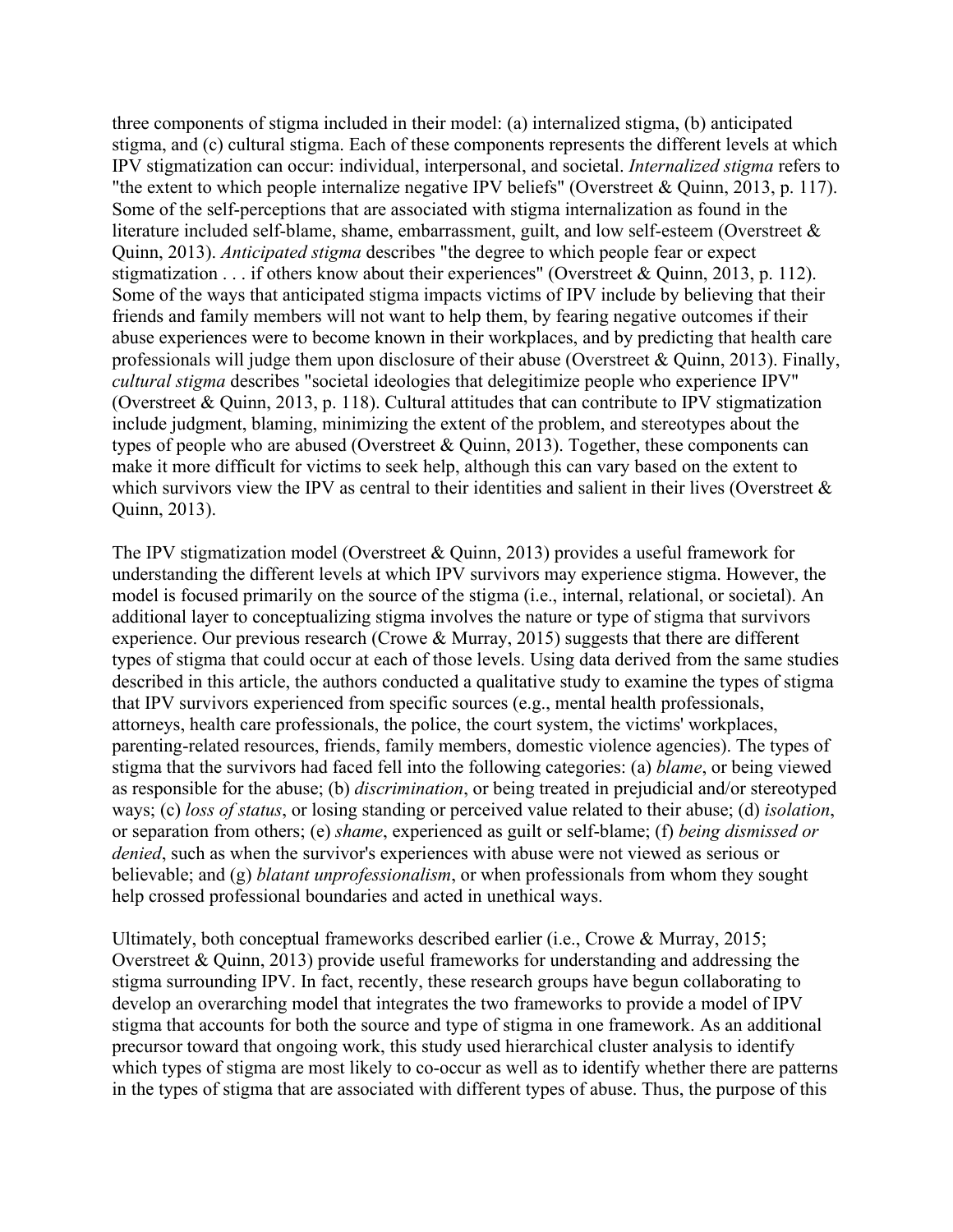study was to examine further the extent to which the concept of stigma as defined in social science literature applied to the lived experiences of survivors of abusive intimate relationships. The research questions that guided this study were as follows:

Research Question 1: Which types of stigma are most likely to co-occur? Research Question 2: Do survivors' experiences of stigma differ based on whether they experienced different forms of abuse (i.e., physical, emotional/verbal, and/ or sexual)?

#### **METHOD**

The data analyzed for this study were collected as part of a larger series of mixed-methodology studies on the topic of IPV-related stigma with samples of survivors of past abusive relationships. The methodology described herein relates only to the specific research questions guiding this study. The data used for this study are derived from a subset set of questions from a larger electronic survey on the stigma surrounding IPV.

#### Participants and Recruitment

This study was open to individuals who (a) were at least 21 years of age, (b) were formerly abused by an intimate relationship partner (e.g., a boyfriend/girlfriend, life partner, spouse), (c) were out of any abusive relationship for at least 2 years, and (d) spoke English. Participants were required to pass an eligibility questionnaire before they could access the main survey. Participants not meeting these eligibility criteria were excluded from this study. We implemented the minimum 2-year time frame for having been out of any abusive relationships to ensure that participants were not in an immediate crisis related to their abusive relationship. We used the minimum age limit of 21 years as an additional step to reduce the risk of participating in this study contributing to emotional distress because we assumed participants aged 21 years and older would have a suitable level of self-awareness to monitor their emotions while completing the survey instrument. The study was approved by two universities' institutional review boards before participant recruitment began.

The final sample should be considered a convenience sample, and participants were recruited in various ways. All recruitment strategies were done electronically and included e-mails to personal contacts, distributing a recruitment e-mail over relevant listserves, and posting notices about the survey on electronic discussion boards and Facebook pages that were relevant to the target population. Discussion boards and Facebook pages were identified by searching within Facebook and via Internet search engines using the following search terms: dating violence, domestic violence, intimate partner violence, sexual assault, abuse survivors, and trauma survivors. For Facebook pages, we posted the notice only when the site permitted "timeline" posts by any Facebook user (i.e., a person does not need to be a member of a group to post on the wall). For discussion boards, we only posted the notice when the board was public (i.e., one does not need to join to post to the discussion boards). As an incentive for participation, we held a drawing for one of two \$50 store gift cards for randomly selected participants who completed the survey. To keep participants' identities completely separate from their responses to the anonymous survey, participants who wished to enter the gift card drawing were directed to send an e-mail to a private e-mail address.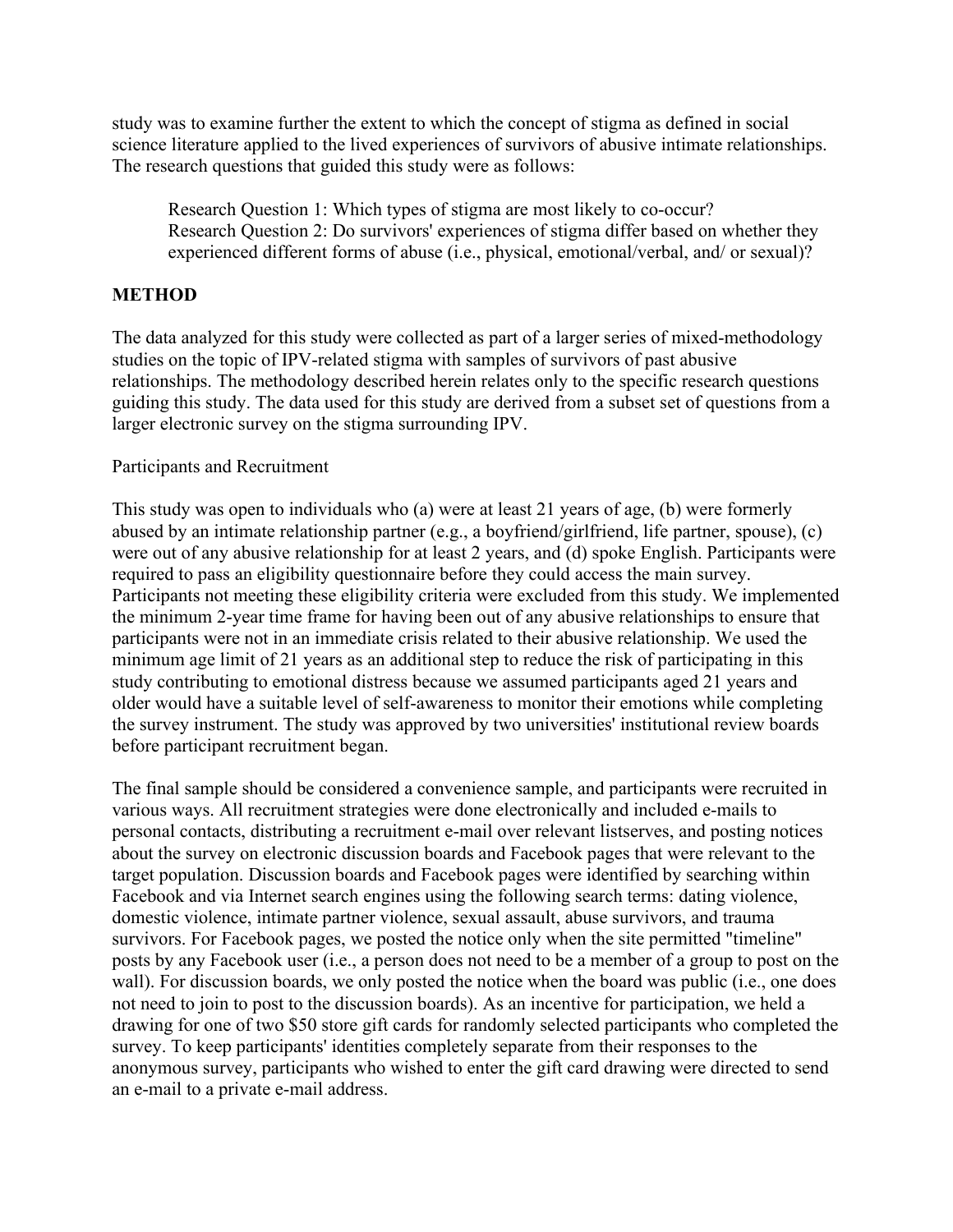There were 403 participants' survey responses included in the initial dataset for this study. However, because of incomplete responses, 60 observations were excluded from statistical analyses. This resulted in a sample of 343 participants whose data were included in the final analyses. The vast majority ( $n = 263, 97.4\%$ ) of participants were female. The average age of participants was 39.7 years (SD = 10.4). Participants' ethnicities/racial backgrounds were as follows: White (n = 218, 63.6%), African American/Black (n = 27, 7.9%), Hispanic/Latino/Latina (n = 26, 7.6%), Native American (n = 9, 2.6%), Asian/Asian American (n  $= 4, 1.2\%$ ), and other (n = 12, 3.5%). Note that some participants did not report their racial/ethnic backgrounds. Most ( $n = 235, 71.4\%$ ) participants reported that they have children. Regarding their highest level of completed education, 140 (40.8%) participants reported having a bachelor's degree or graduate degree. Participants had diverse household income levels, with 116 participants (42.5%) having incomes less than \$30,000, 84 participants (30.8%) with incomes between \$30,000 and \$59,000, 48 (17.6%) between \$60,000 and \$100,000, and 25 (9.2%) participants with incomes more than \$100,000. Based on the eligibility criteria for this study, all participants had been out of any abusive relationships for at least 2 years. The average number of years participants reported having been out of their most recent abusive relationships was 7.6 years  $(SD = 7.2)$ , with responses ranging from 2 to 40 years.

#### Instrumentation

The data analyzed for this study were collected as part of a larger Internet-based survey on the stigma surrounding IPV. The survey was hosted on the Internet-based survey software, Qualtrics, which is located on a secure server. The survey included five parts: (a) a demographic questionnaire, (b) questions about participants' past experiences within abusive relationships, (c) a section on the types of stigma that participants experienced (which was the focus of this study and will be described further in the following text), (d) questions about the sources of the stigma they experienced, and (e) open-ended questions about whether and how participants overcame the stigma surrounding abuse.

A single, researcher-created question was used to measure the type(s) of abuse that participants had experienced. As part of a series of questions on participants' experiences in their most recent relationship that included any form of IPV, participants were asked, "What forms of abuse would you say that you experienced in this relationship? (Check all that apply)." The response options, from which participants were permitted to select as many options as possible, included the following: physical abuse, emotional abuse, verbal abuse, sexual abuse, and other. (Note: Participants selecting "other" were asked to specify what other forms of abuse they experienced.) Although lengthier assessment instruments are published to measure experiences with abuse, for this study, we were most interested in learning about participants' general experiences with abuse and chose this assessment approach as a practical approach to categorizing participants' experiences with different types of abuse. In addition, our goal was to gain a more in-depth understanding of participants' experiences with abuse, and therefore we included additional open-ended questions asking participants to describe their experiences with IPV. This approach also was consistent with our aim to understand the unique experiences that survivors have with abuse.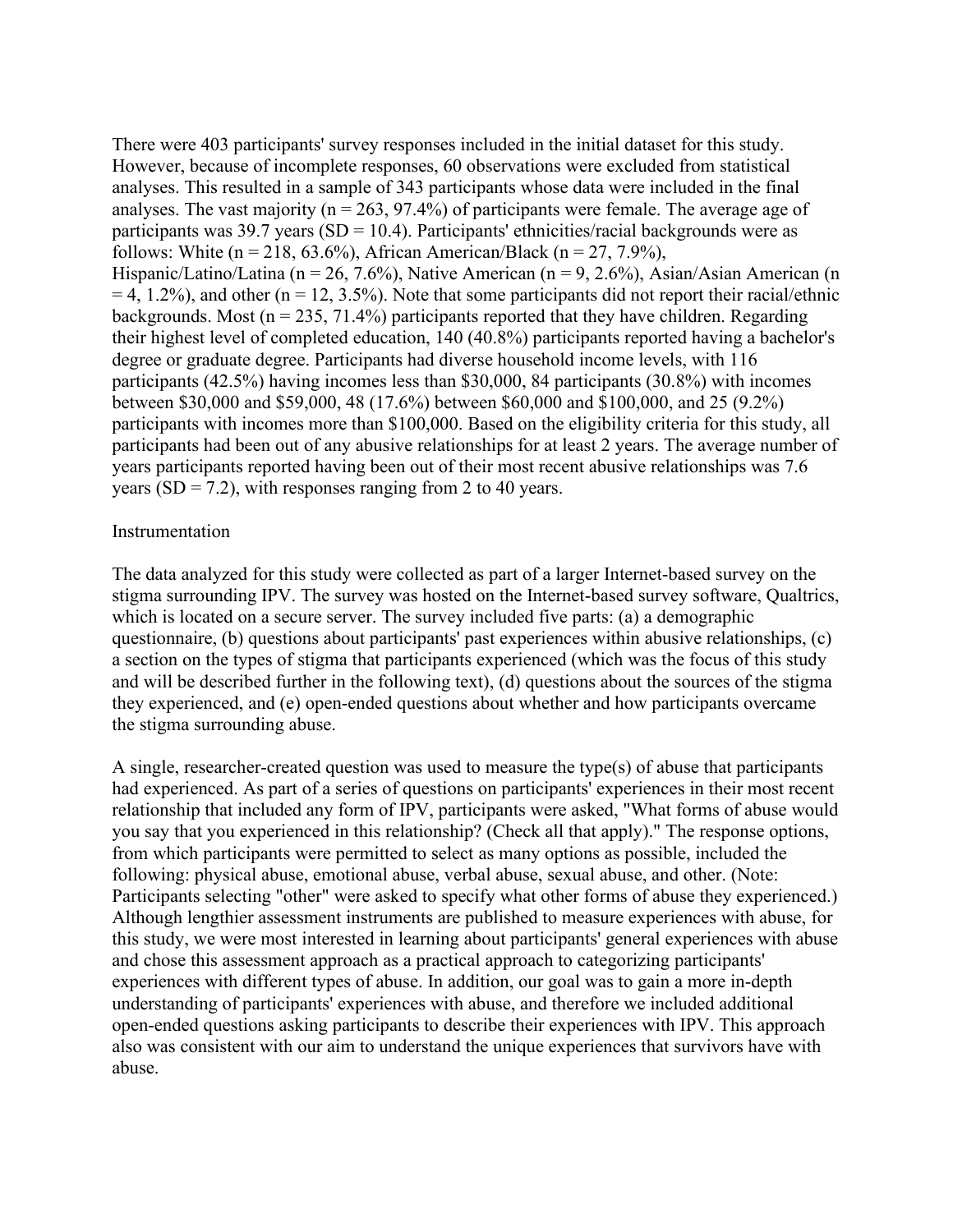For the section on types of stigma on which this study is based, participants were asked to rate their stigma-related experiences based on a 5-point Likert-type scale (1 = *does not apply at all*; 2 = *applies a little*; 3 = *somewhat applies*; 4 = *mostly applies*; 5 = *completely applies* ). The researchers created this part of the survey based on a review of existing literature on stigma, focusing particularly on Link and Phelan's (2001) five-component conceptualization of stigma. It was necessary to create this assessment format for this study because there is currently no other published measure of the stigma surrounding IPV.

Participants were provided with the following introductory text:

As you know from the informed consent document, we are interested in studying the concept of stigma and how well it applies to the experiences of survivors of intimate partner violence (IPV). Stigma has been defined as "a product of disgrace that sets a person apart from others" (Byrne, 2000). Various researchers have hinted that there is a strong stigma surrounding these experiences, but we have not been able to find any research that directly studies this issue by getting input from survivors themselves. This survey is the second part of our research on this topic. Previously, we interviewed a number of survivors of IPV to ask about their experiences with stigma, and the current study is designed to learn about these experiences from a larger, more diverse sample. Below you will find several terms that have been used to describe the experience of stigma or being stigmatized. To what extent do each of these terms apply to your experience of abuse? Below, please provide an additional explanation about your experiences for any items you rate as 3 or above.

The terms that participants were asked to rate were as follows: (a) *blame*, (b) *black sheep of the family role*, (c) *discrimination*, (d) *isolation*, (e) *being labeled*, (f) *loss of power*, (g) *loss of status*, (h) *secrecy*, (i) *separation*, (j) *shame*, (k) *social exclusion*, and (l) *stereotypes*. To provide additional depth to these ratings, for any items for which the participants rated 3 or higher on the Likert scale (i.e., the item at least *somewhat applies*), participants were asked to provide an openended description of their experiences related to that term. Because of the bulk of qualitative data provided, an analysis of participants' qualitative responses is beyond the scope of this article, and currently, an additional study is underway to analyze these qualitative data.

#### Data Analyses

A preliminary step to the data analysis was addressing missing data because several participants did not rate all 12 types of stigma presented on the survey. Given the nature of the information being collected, all questions were optional for participants to complete, and this resulted in seemingly coarsened data because many of the more sensitive questions on abuse and demographics were answered, but some participants did not answer some of the stigma questions. The investigators hypothesize that the set of missing data in the stigma items was an indicator that stigma was not a factor in the abusive relationship described. We believe that participants' failure to complete all responses may have been an artifact of the fact that some of the preceding sections of the survey had a "check all that apply" format, such that on those items, participants simply did not check responses when they did not apply to their situations. Thus, in accounting for missing data in the subsequent data analyses, we coded missing responses as 1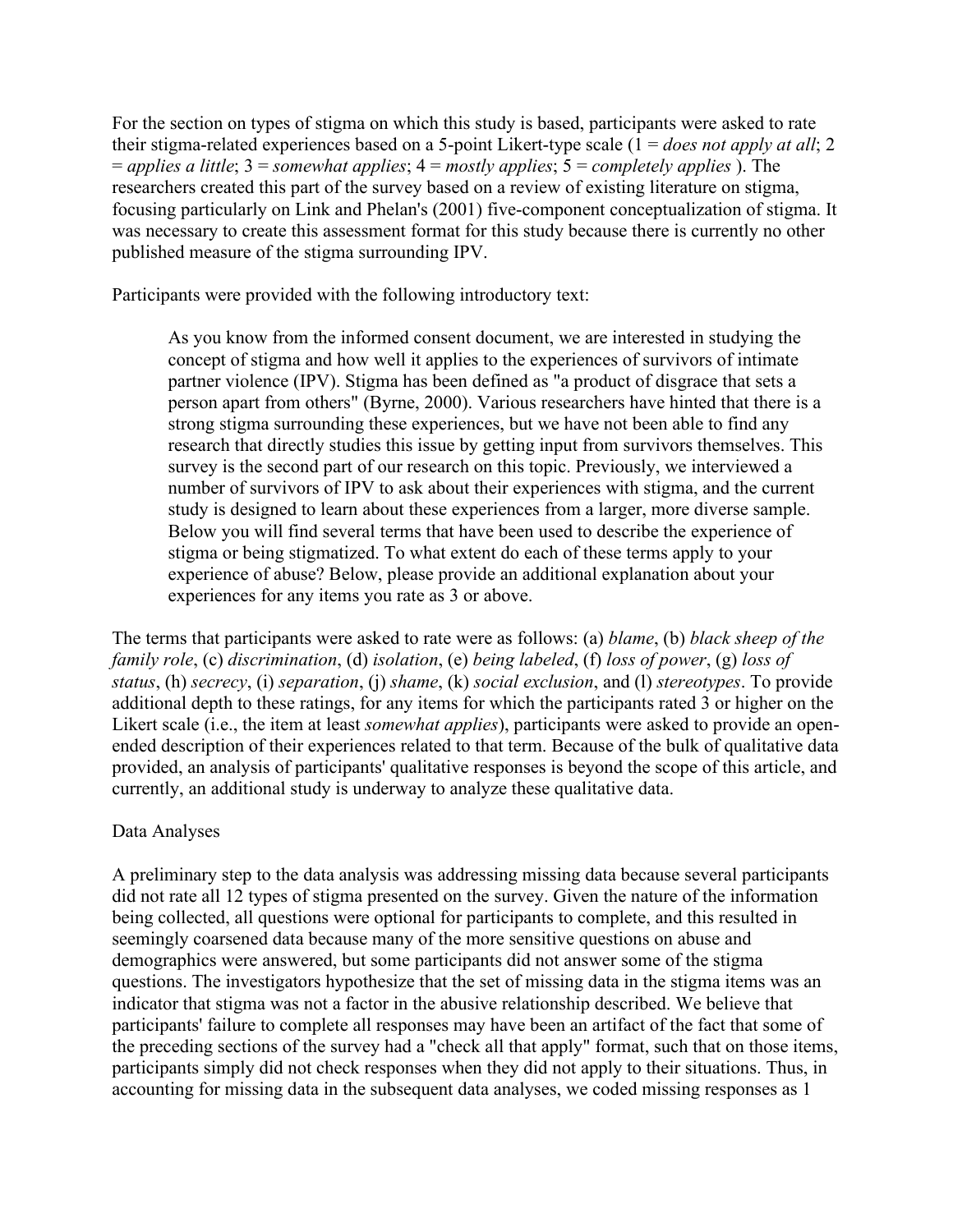(*does not apply at all*). We present evidence in a later section that suggests that the assumption about the nature of the missing data is tenable.

To facilitate data analyses and interpretation of the cluster analysis findings, the participants' ratings on the stigma-type items were organized into three ordinal groups, designed to represent low-level experiences of that type of stigma (Group 1 = missing or 1 [*does not apply at all*]), moderate levels of stigma (Group 2 = 2 [ *applies a little* ] or 3 [ *somewhat applies* ]), and high levels of stigma (Group 3 = 4 [*mostly applies*] or = [*completely applies*]). In this way, each observation's responses on the 12 stigma items were recoded into 12 new variables, with the mentioned ordinal groupings for each response.

To explore whether certain types of the 12 types of stigma appear to co-occur more frequently, a hierarchical cluster analysis was performed on the recoded data. Several different cluster techniques (including centroid method, Ward's method, single linkage, and complete linkage) and solutions were explored, and a four-cluster solution was chosen (using Ward's method) that seemed to best represent the associations in the types of stigma as well as account for the pattern of missing data described earlier. A series of Fisher's exact tests were used to explore associations between stigma cluster groups and types of abuse participants had experienced. A common significance level of .05 was used for all hypotheses testing. All analyses were performed using JMP Pro 11 software.

# **RESULTS**

Among the 343 respondents, 53% reported that they had experienced physical abuse, 66% experienced emotional abuse, 61% experienced verbal abuse, 40% experienced sexual abuse, and 15% experienced some other form of abuse. (Note: Participants could have experienced multiple forms of abuse, and therefore the sum of percentages is greater than 100%.)

Table 1 presents the percentages of participants' ratings for each type of stigma, before these ratings were collapsed into the three groups representing low, moderate, and high levels of stigma. Note that the distribution of missing data is different across the 12 stigma types. It is also worth noting that although between 33% and 39% of each question has missing responses, much of the data with missing responses were missing only for particular items. In addition, all 343 individuals answered survey questions that appeared after the questions on stigma. Taken together, the evidence suggests that there may have been some coarsening (unintended missingness because of the data collection method) of the data.

In addition to nonuniformity in the missing stigma questions, there were observed associations between emotional and verbal abuse rates and nonresponse in stigma questions. In Table 2 in the following text, the nonresponse rates for each stigma item is separated between those that have and have not experienced either emotional or verbal abuse. Fisher's exact test illustrates that there are significant associations between the rates of abuse and having a response in stigmabased categories. Simply put, individuals who did not experience emotional and verbal abuse demonstrated higher rates of nonresponse in the stigma categories, which again agrees with the hypothesis that those who did not experience such stigma chose to leave those questions blank.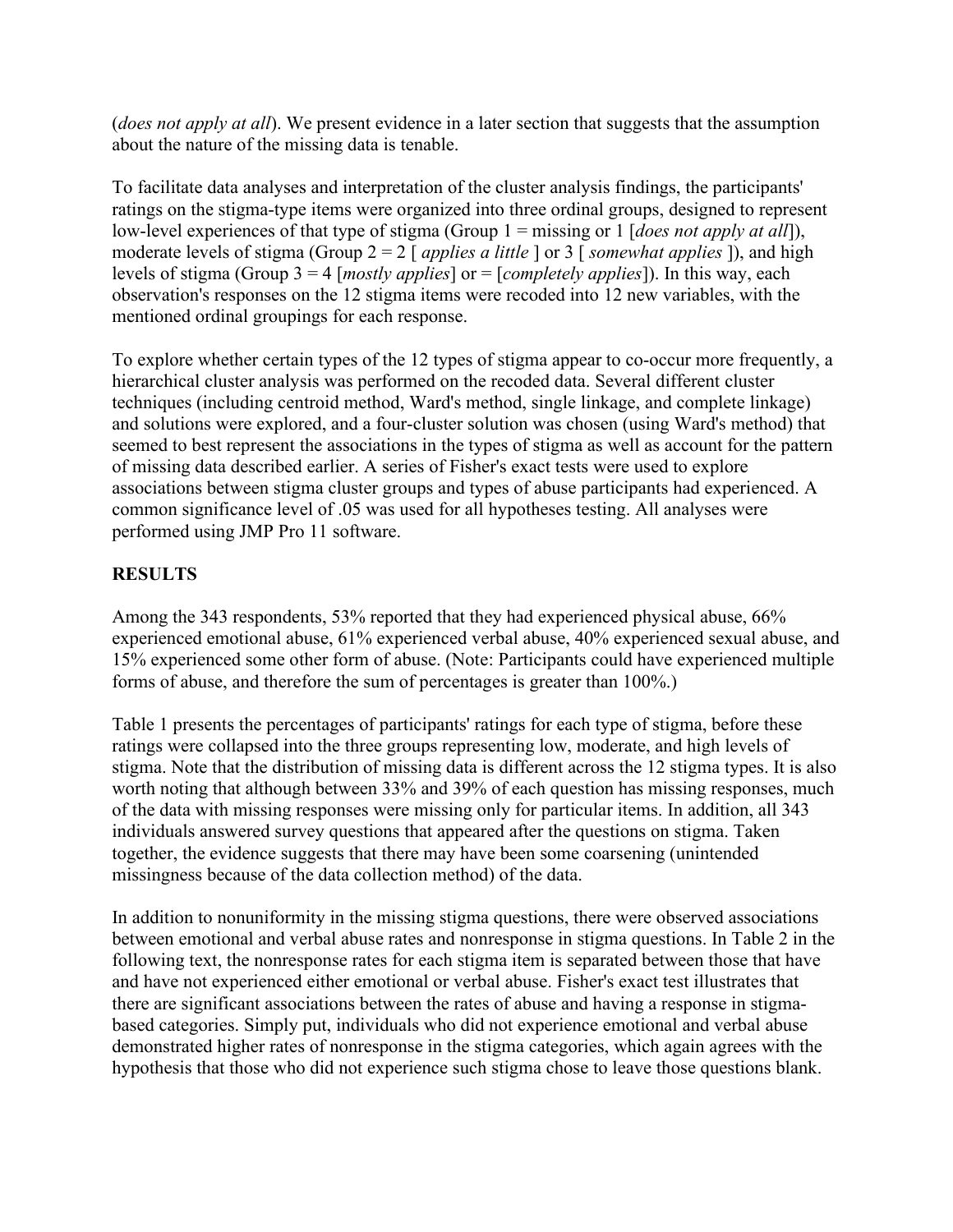|                       | $\sqrt{ }$     | 1–Does Not   | $\sqrt{ }$<br>2-Applies a | 3–Somewhat     | $\sim$<br>4-Mostly | 5-Completely   |
|-----------------------|----------------|--------------|---------------------------|----------------|--------------------|----------------|
| <b>Type of Stigma</b> | <b>Missing</b> | Apply at All | Little                    | <b>Applies</b> | <b>Applies</b>     | <b>Applies</b> |
| Blame                 | 38.78%         | 5.54%        | 11.08%                    | 11.37%         | 13.12%             | 20.12%         |
| Black sheep           | 38.48%         | 22.45%       | 12.54%                    | 7.00%          | 5.83%              | 13.70%         |
| Discrimination        | 38.78%         | 24.78%       | 13.99%                    | 8.16%          | 6.41%              | 7.87%          |
| <b>Isolation</b>      | 38.78%         | 4.96%        | 5.25%                     | 8.16%          | 12.83%             | 30.03%         |
| Labeled               | 37.32%         | 9.62%        | 11.95%                    | 11.08%         | 12.83%             | 17.20%         |
| Loss of power         | 38.48%         | 5.51%        | $6.41\%$                  | 7.00%          | 10.79%             | 31.78%         |
| Loss of status        | 33.53%         | 13.12%       | 10.79%                    | 10.20%         | 10.50%             | 21.87%         |
| Secrecy               | 34.11%         | 4.96%        | 5.83%                     | 6.12%          | 11.08%             | 37.90%         |
| Separation            | 33.82%         | $6.12\%$     | 7.87%                     | 9.04%          | 8.16%              | 34.99%         |
| Shame                 | 33.82%         | 3.79%        | 5.54%                     | 8.16%          | $9.91\%$           | 38.78%         |
| Social exclusion      | 33.24%         | 7.58%        | 6.71%                     | 10.79%         | 12.24%             | 29.45%         |
| Stereotype            | 34.40%         | 10.79%       | 13.41%                    | 8.75%          | 10.79%             | 21.87%         |

**TABLE 1.** Percentage of Participants' Ratings for Levels of Each Type of Stigma

Table 2 also illustrates that the missingness in the stigma items is not at random. By illustrating differences in the response rates between those who have and have not experienced particular forms of abuse rules out the use of common missing data methods such as multiple imputation analyses. Finding such discrepancies within the data violates the traditional missing at random assumption necessary for many standard methods (Tsiatis, 2006). However, taking the two previous tables together, a viable approach for dealing with the missing data was to recode the data as previously stated into three ordinal groups with the missing values and lowest end observations forming the lowest subgroup.

**TABLE 2.** Nonresponse Rates for Each Stigma Item Based on Emotional and Verbal Abuse **Experiences** 

|                  | <b>Emotional</b> |            |                   |                           | Verbal         |       |                   |                    |
|------------------|------------------|------------|-------------------|---------------------------|----------------|-------|-------------------|--------------------|
|                  | No               | <b>Yes</b> | <b>Difference</b> | <b>Value</b> <sup>a</sup> | N <sub>0</sub> | Yes   | <b>Difference</b> | Value <sup>a</sup> |
| Blame            | 48.3%            | 33.8%      | 14.5%             | .0103                     | 47.8%          | 33.0% | 14.8%             | .0066              |
| Black sheep      | 49.2%            | 32.9%      | $16.3\%$          | .0036                     | 48.5%          | 32.1% | $16.5\%$          | .0030              |
| Discrimination   | 49.2%            | 33.3%      | 15.8%             | .0051                     | 48.5%          | 32.5% | $16.0\%$          | .0044              |
| <b>Isolation</b> | 49.2%            | 33.3%      | 15.8%             | .0051                     | 48.5%          | 32.5% | $16.0\%$          | .0044              |
| Labeled          | 45.8%            | 32.9%      | 12.9%             | .0253                     | 44.0%          | 33.0% | 11.0%             | .0515              |
| Loss of power    | 46.6%            | 34.2%      | $12.4\%$          | .0270                     | 44.8%          | 34.5% | $10.3\%$          | .0686              |
| Loss of status   | 35.6%            | 32.4%      | $3.2\%$           | .6303                     | 36.6%          | 31.6% | $5.0\%$           | .3505              |
| Secrecy          | 36.4%            | 32.9%      | $3.6\%$           | .0939                     | 37.3%          | 32.1% | 5.3%              | .0472              |
| Separation       | 39.8%            | 30.7       | $9.2\%$           | .0939                     | 40.3%          | 29.7% | $10.6\%$          | .0472              |
| Shame            | 39.0%            | 31.1%      | $7.9\%$           | .1510                     | 38.8%          | 30.6% | $8.2\%$           | .1292              |
| Social exclusion | 39.0%            | 30.2%      | 8.8%              | .1170                     | 38.8%          | 29.7% | $9.1\%$           | .0998              |
| Stereotype       | 39.0%            | 32.0%      | $7.0\%$           | .0998                     | 38.8%          | 31.6% | $7.2\%$           | .2001              |

<sup>a</sup> *p* values are the result of a two-sided Fisher's exact test.

The results of the cluster analysis are listed in Table 3. As demonstrated in the table, 50% was the cutoff for including a particular type of stigma as falling into a stigma grouping (i.e., low/moderate/high). The cluster sizes were rather robust, with the smallest group containing 47 observations. The following is a summary of the description of the groupings, along with our interpretation and label for each cluster: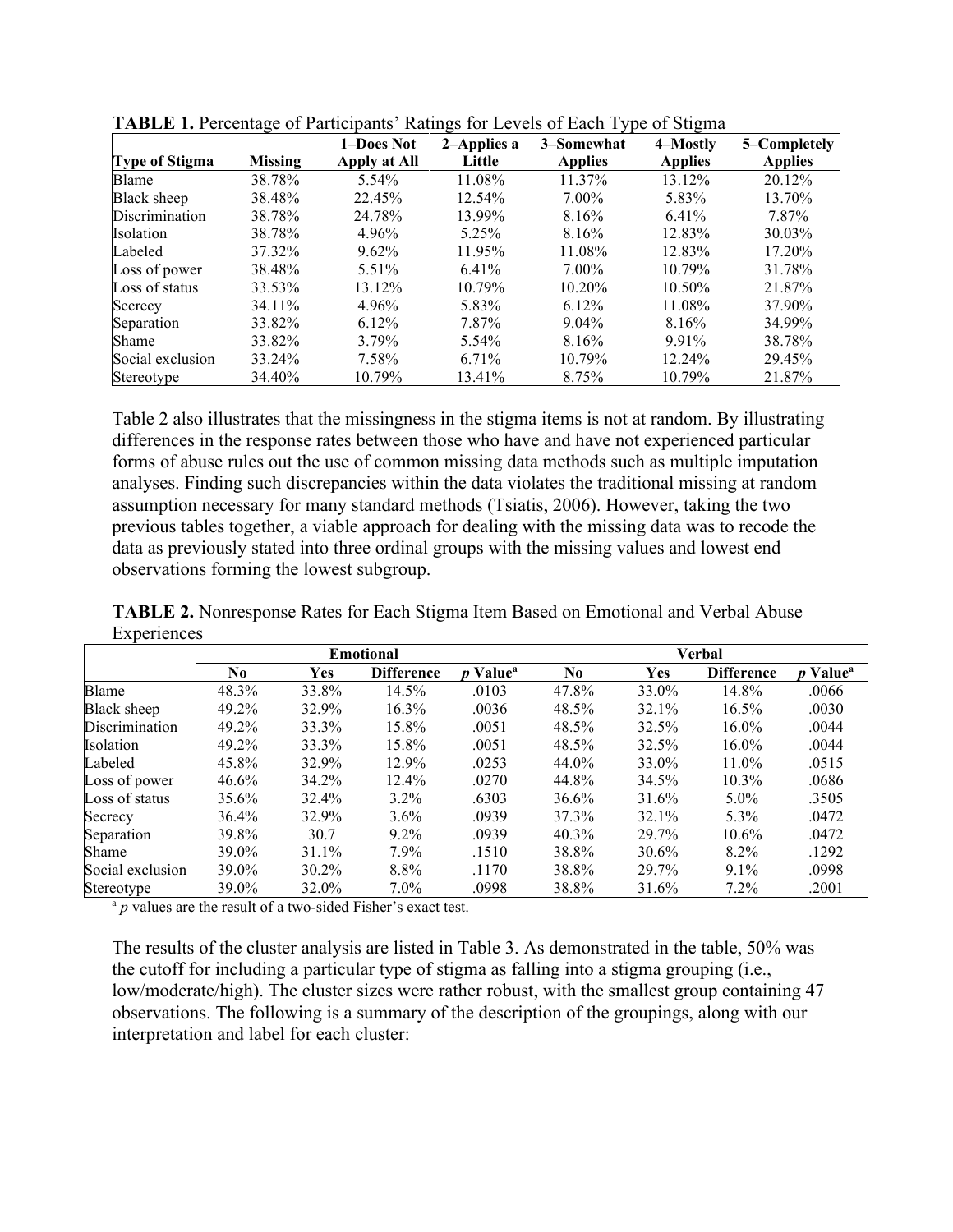Cluster 1. Cluster 1 is labeled the *low stigma* group. This cluster is a clear grouping of 86 individuals who report virtually no stigma, with between two-thirds and 98% of stigma items responded as either missing or a value of 1.

Cluster 2. Cluster 2 is labeled the *blamed and black sheep* group. This group demonstrated high levels of stigma on only two variables, blame and the "black sheep of the family role," yet they also reported low levels of stigma on most other types of stigma.

Cluster 3. Cluster 3 is labeled the *shame and separation* group. This group rated five types of stigma as applying to their experiences at a high level: secrecy, separation, shame, social exclusion, and stereotyping. However, they described themselves as not experiencing nearly all of the other forms of stigma.

Cluster 4. Cluster 4 appears to be the cluster of most interest, and it was labeled the *high stigma* group. Herein is a subgroup of 146 individuals who report higher levels of stigma across all but four types of stigma. A deeper analysis revealed that all 146 individuals list an original ranking of 4 or 5 for at least one of each of these stigma items. In fact, 136 of the 146 individuals (93%) coded a Level 5 for at least one type of stigma.

| <b>Tribule</b> of Thomatomour Cruster Trinary sho Groupings<br>Group |                  | 1     | $\overline{2}$ | $\overline{\mathbf{3}}$ |
|----------------------------------------------------------------------|------------------|-------|----------------|-------------------------|
| Cluster 1 ( $n = 86$ )                                               | Blame            | 87%   | 12%            | $1\%$                   |
| Low stigma                                                           | Black sheep      | 95%   | 3%             | $1\%$                   |
|                                                                      | Discrimination   | 98%   | $1\%$          | $1\%$                   |
|                                                                      | Isolation        | 87%   | 12%            | $1\%$                   |
|                                                                      | Labeled          | 67%   | 24%            | $8\%$                   |
|                                                                      | Loss of power    | 70%   | 9%             | 21%                     |
|                                                                      | Loss of status   | 85%   | $2\%$          | 13%                     |
|                                                                      | Secrecy          | 76%   | 7%             | 17%                     |
|                                                                      | Separation       | 94%   | $5\%$          | $1\%$                   |
|                                                                      | Shame            | 90%   | 7%             | 3%                      |
|                                                                      | Social exclusion | 97%   | 2%             | $1\%$                   |
|                                                                      | Stereotype       | 97%   | $2\%$          | $1\%$                   |
| Cluster 2 $(n = 47)$                                                 | Blame            | $2\%$ | 19%            | 79%                     |
| Blamed and black sheep                                               | Black sheep      | 23%   | 26%            | 51%                     |
|                                                                      | Discrimination   | 23%   | 47%            | 30%                     |
|                                                                      | Isolation        | $2\%$ | 4%             | 94%                     |
|                                                                      | Labeled          | 57%   | 3%             | 36%                     |
|                                                                      | Loss of power    | 51%   | 9%             | 94%                     |
|                                                                      | Loss of status   | 64%   | 17%            | 19%                     |
|                                                                      | Secrecy          | 66%   | 4%             | 30%                     |
|                                                                      | Separation       | 98%   | $2\%$          | $0\%$                   |
|                                                                      | Shame            | 98%   | $0\%$          | $2\%$                   |
|                                                                      | Social exclusion | 100%  | $0\%$          | $0\%$                   |
|                                                                      | Stereotype       | 100%  | $0\%$          | 0%                      |
| Cluster 3 ( $n = 64$ )                                               | Blame            | 100%  | $0\%$          | $0\%$                   |
| Shame and serparation                                                | Black sheep      | 100%  | $0\%$          | $0\%$                   |
|                                                                      | Discrimination   | 100%  | $0\%$          | $0\%$                   |
|                                                                      | Isolation        | 97%   | $2\%$          | $2\%$                   |
|                                                                      | Labeled          | 61%   | 19%            | 20%                     |
|                                                                      | Loss of power    | 56%   | 16%            | 28%                     |
|                                                                      | Loss of status   | 28%   | 36%            | 3%                      |

**TABLE 3.** Hierarchical Cluster Analysis Groupings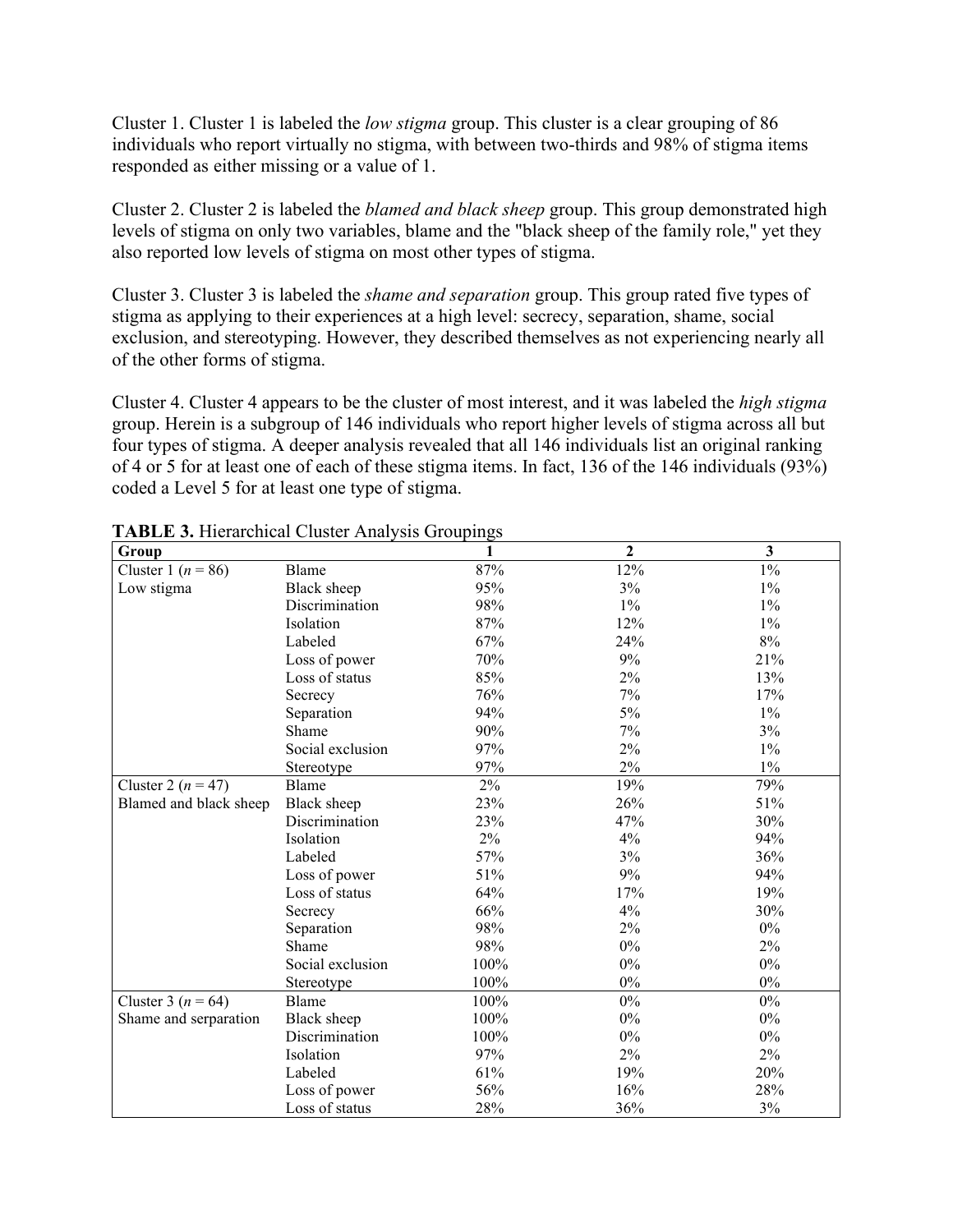|                         | Secrecy          | 19%   | 11% | 70% |
|-------------------------|------------------|-------|-----|-----|
|                         | Separation       | 2%    | 22% | 77% |
|                         | Shame            | $5\%$ | 8%  | 88% |
|                         | Social exclusion | 2%    | 23% | 75% |
|                         | Stereotype       | 13%   | 34% | 53% |
| Cluster 4 ( $n = 146$ ) | Blame            | 8%    | 40% | 52% |
| High stigma             | Black sheep      | 36%   | 36% | 29% |
|                         | Discrimination   | 40%   | 36% | 23% |
|                         | Isolation        | 8%    | 23% | 69% |
|                         | Labeled          | 25%   | 29% | 45% |
|                         | Loss of power    | 21%   | 16% | 62% |
|                         | Loss of status   | 27%   | 27% | 47% |
|                         | Secrecy          | 18%   | 18% | 64% |
|                         | Separation       | 6%    | 27% | 67% |
|                         | Shame            | $2\%$ | 25% | 73% |
|                         | Social exclusion | 6%    | 29% | 64% |
|                         | Stereotype       | 12%   | 36% | 53% |

*Note*.  $1 =$ low-level stigma;  $2 =$ moderate stigma;  $3 =$ high stigma.

Participants were asked to indicate the forms of abuse they experienced in their past abusive relationship. They could check all that applied for this statement and were given the following response options: (a) physical abuse, (b) emotional abuse, (c) verbal abuse, (d) sexual abuse, and (e) other. Other responses were not included in this analysis. Table 4 illustrates the observed abuse rates across the four stigma-based clusters. Again, the statistical procedure used was Fisher's exact test. There was a significant association between verbal abuse and cluster groupings, with Cluster 4 (i.e., "high stigma") participants demonstrating significantly higher rates of verbal abuse as compared to Clusters 1, 2, and 3. Although not statistically significant (p = .0896), a similar association appears to be likely for emotional abuse, with more Cluster 4 participants reporting emotional abuse than the other clusters. Differences in rates of physical abuse and sexual abuse were less pronounced among the four clusters.

|                             | <b>Cluster 1: Low</b> | <b>Cluster 2: Blamed Cluster 3: Shame</b> |                | <b>Cluster 4: High</b> |          |
|-----------------------------|-----------------------|-------------------------------------------|----------------|------------------------|----------|
|                             | <b>Stigma</b>         | and Black Sheep                           | and Separation | Stigma                 | Value    |
| Physical Affirmative count  | 41                    | 26                                        |                | 86                     | .1081    |
| $\frac{0}{0}$               | 48                    | 55                                        |                | 59                     |          |
| Emotional Affirmative count | 50                    |                                           | 38             | 106                    | .0896    |
| $\frac{0}{0}$               | 58                    | 66                                        | 59             | 73                     |          |
| Verbal Affirmative count    | 41                    |                                           | 32             | 103                    | $.0133*$ |
| $\frac{0}{0}$               | 55                    |                                           | 50             |                        |          |
| Sexual Affirmative count    | 31                    | 18                                        | 25             | 62                     | .8127    |
| $\frac{0}{0}$               | 36                    | 38                                        | 39             | 42                     |          |

**TABLE 4.** Differences in Types of Abuse Between Clusters

 $* p < .05$ .

#### **DISCUSSION**

The findings of this study support the notion that many survivors of IPV face some form of stigma related to their experiences of abuse. The findings also suggest that the amount of stigma varies. It appears that some survivors report experiencing minimal levels of stigma (i.e., the "low stigma" group), and therefore stigma may not be a universal experience for all survivors. It is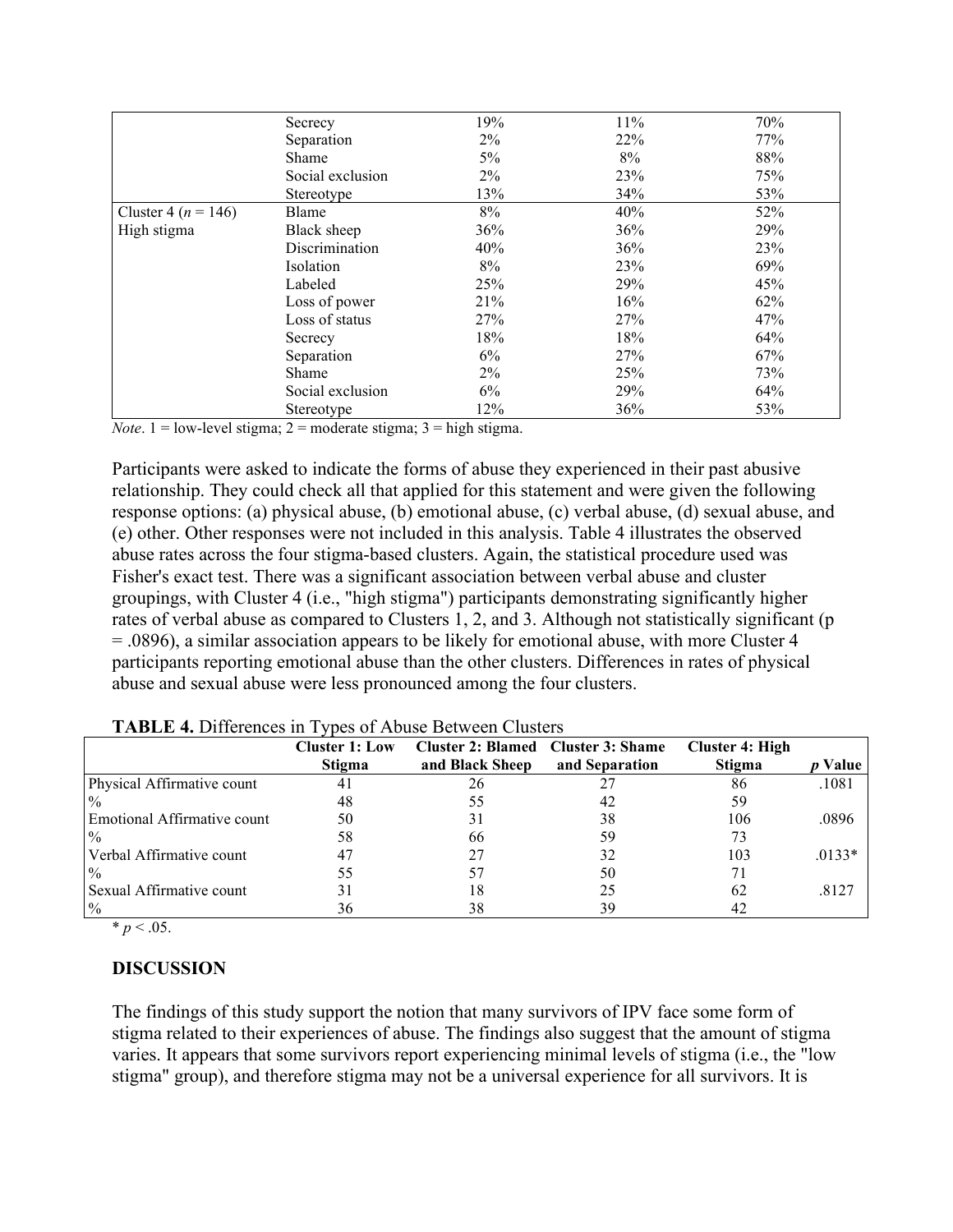also possible that some survivors experience stigma but either do not label it as such or the terms included on the survey used in this study do not resonate with some survivors' experiences.

Two identified clusters (i.e., the "blamed and black sheep" and the "shame and separation") of participants in this study experienced more moderate levels of stigma. The associations among the identified types of stigma experienced within these groups offer insights to understanding how aspects of stigma may intersect for unique outcomes for survivors. For example, in Cluster 2, the blamed and black sheep group, the experience of being and/or feeling blamed or somehow responsible for the abuse they experienced may contribute to feelings of not fitting in or being treated differently within their families and other social networks. Similarly, for Cluster 3, the compound experiences of secrecy, separation, shame, social exclusion, and stereotyping all may interact to contribute to survivors feeling negative emotions about how they are perceived and treated by others.

The largest identified cluster was the high stigma group, and although this group did endorse certain types of stigma less than others, across the board, they indicated that they experienced the highest levels of numerous types of stigma. It is noteworthy that this group also reported the highest rates of verbal abuse and emotional abuse, although the difference for emotional abuse was not statistically significant at the  $p < .05$  level. This suggests that greater experiences of psychological abuse contribute to stronger perceptions of being stigmatized related to ones' abuse victimization. At the present, it remains unclear why sexual and physical abuse may not be linked as closely to experiences of stigma. We speculate that this may result from the process of stigma being internalized (Overstreet & Quinn, 2013) more as a direct result of the verbal denigration and emotional toll associated with emotional and physical abuse. However, this remains an important area for future research.

## **LIMITATIONS**

There are several limitations that must be considered in the interpretation of the findings of this study. First, the sample was a convenience sample, and although the sample size was relatively large, we cannot know the extent to which the findings of this study are able to be generalized to the broader population of survivors of IPV. Because the survey was online and all participant recruitment was done electronically, we can assume that another group of participants who is not as connected to technology may differ from this group of participants. Second, the survey instrument was created specifically for this study, and therefore there was no previous information about the instrument's psychometric properties. Third, the time-related eligibility criterion (i.e., participants had to have been out of any abusive relationship for at least 2 years) was implemented as a way to minimize the risk that participants would have experienced emotional distress upon completion of the study. However, it is possible that participants' perspectives on their stigma-related experiences have changed over time, and they may have viewed these same experiences differently in the immediate aftermath of their abuse. Fourth, in the introduction to the stigma-related terms that we asked participants to rate, we offered a brief overview of the concept of stigma. We provided this information to offer participants a standard description of stigma on which to base their ratings. However, it is possible that this text could have somehow biased participants' responses to the items they rated. Fifth, there were very few males, as compared to females, represented in the sample, so future research is needed to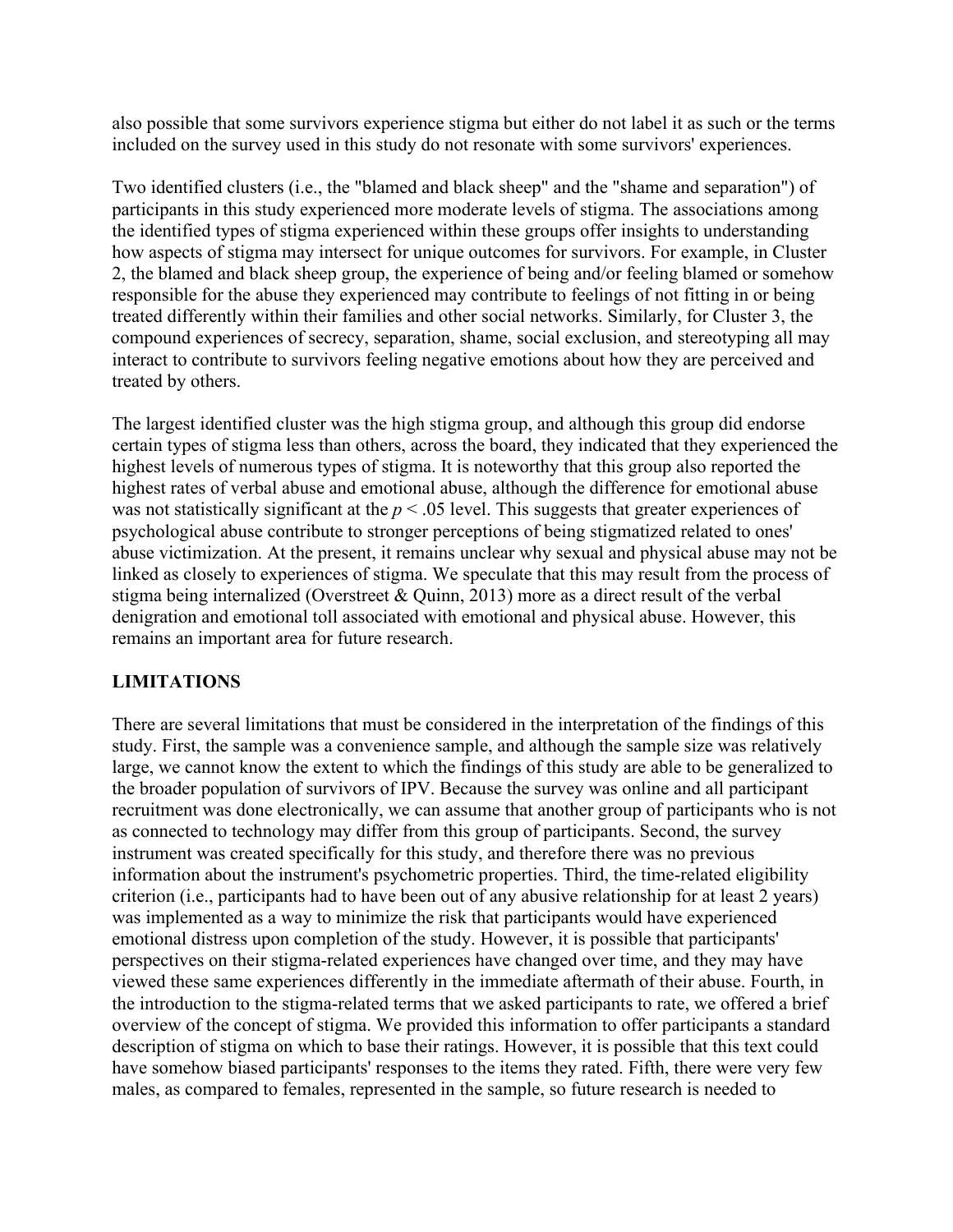determine whether male participants' experiences of stigma related to IPV may differ from those of females. Finally, although we used a sound, standardized procedure for addressing missing data, it is not possible to determine the reason that participants chose not to respond to certain items, and it is unknown the extent to which the missing data could have skewed the findings.

## **IMPLICATIONS FOR THEORY, RESEARCH, AND PRACTICE**

Currently, there is a need for additional theoretical and research attention to conceptualizing the nature of the stigma surrounding IPV. The findings of this study suggest a need for greater understanding of how the different aspects of stigma relate to one another. For example, scholars can work to advance theories that may help to understand why experiences of blame and being in the black sheep of the family role would be related to one another. Similarly, additional theoretical consideration should be paid to identifying factors that contribute to higher or lower levels of stigma experiences. The theoretical work by Overstreet and Quinn (2013) can help to guide this work because it may be that different sources of stigma contribute more to perceived stigma than others.

The association between higher rates of verbal abuse and higher experiences of stigma warrants further theoretical and research attention. Qualitative research may help to provide information about how these experiences are linked from the perspective of survivors. Quantitative research, likewise, can be useful to identify patterns of verbal abuse and stigma over time, including whether there are associations with other forms of abuse that were not identified in this study. Studying these processes longitudinally also could help to identify patterns of stigma that occur at different points in time (e.g., while in the abusive relationship, during the process of leaving, and at longer term follow-up periods). To strengthen future research, there is a need to develop a measurement instrument that could provide a more standardized way to assess IPV-related stigma experiences.

The findings of this study also have implications for professionals who work with clients who have experienced IPV victimization. In particular, this study identified a group of survivors of IPV victimization who faced high levels of stigma, and two other groups faced moderate levels of stigma related to their abuse. This suggests that professionals can work with survivors to identify whether and how they have faced, or are currently facing, stigmatizing experiences, which may make it more difficult for them to seek and receive help (Crowe & Murray, 2015; Overstreet & Quinn, 2013). Likewise, these stigma-related experiences may compound the traumatic effects of the abuse they experience. Therefore, professionals working with clients impacted by IPV should be mindful of the stigma that many survivors face, and they can work proactively to ensure that they provide services in nonstigmatizing contexts and are able to access needed resources available in the broader community.

In conclusion, this study examined experiences of stigma among a sample of survivors of IPV. The findings revealed that although a subset of the sample reported low levels of stigma, other survivors experienced moderate to high levels of stigma. Higher levels of stigma appear to be linked to greater experiences of verbal and emotional abuse. The results of this study support the need for further research to better understand the stigma surrounding IPV as well as the development of effective practice strategies for addressing the stigma and its impact on survivors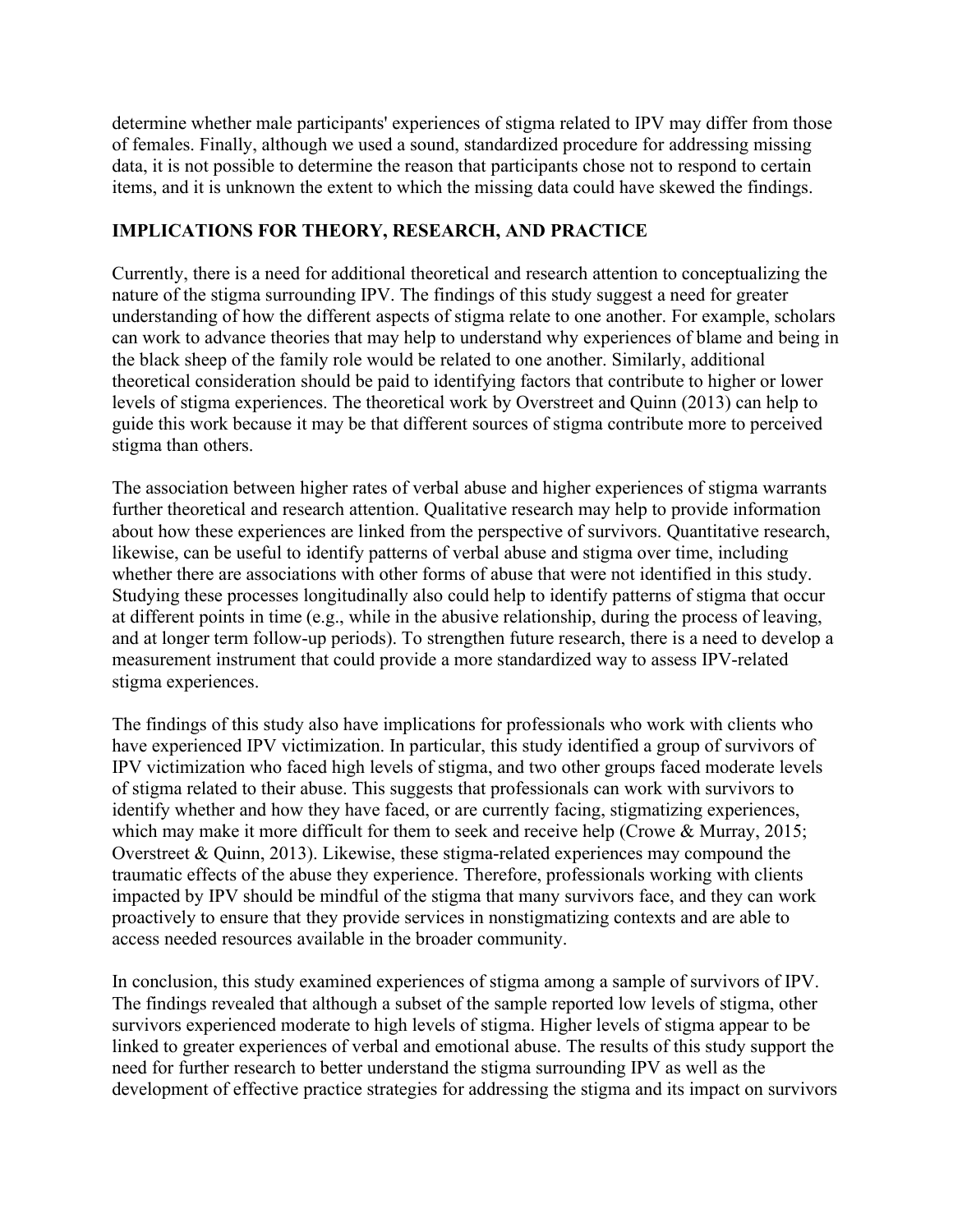at the individual and societal levels. Given the potential negative impacts of this stigma, efforts to prevent it, as well as to support survivors who have faced it, are in critical demand.

## **REFERENCES**

Brosi, M. W., & Rolling, E. S. (2010). A narrative journey for intimate partner violence: From victim to survivor. *The American Journal of Family Therapy*, *38*, 237–250. <http://dx.doi/org/10.1080/01926180902961761>

Byrne, P. (2000). Stigma of mental illness and ways of diminishing it. *Advances in Psychiatric Treatment*, *6*, 65–72.

Centers for Disease Control and Prevention. (2013). *Intimate partner violence*. Retrieved from <http://www.cdc.gov/VIOLENCEPREVENTION/intimatepartnerviolence/>

Crowe, A., & Murray, C. E. (2015). Stigma from professional helpers toward survivors of intimate partner violence. *Partner Abuse*, *6*(2), 157–179.

Davis, K. B. (2012). Understanding and addressing stigma and attachment insecurity in HIVpositive women who experience intimate partner violence: A model of medical and psychosocial care. *Social Work in Health Care*, *51*(3), 213–231. <http://dx.doi.org/10.1080/00981389.2011.614835>

Humphreys, C. (2008). Problems in the system of mandatory reporting of children living with domestic violence. *Journal of Family Studies*, *14*, 228–239.

Link, B. G., & Phelan, J. C. (2001). Conceptualizing stigma. *Annual Review of Sociology*, *27*, 363–385.

Merritt-Gray, M., & Wuest, J. (1995). Counteracting abuse and breaking free: The process of leaving revealed through women's voices. *Health Care for Women International*, *16*, 399–412. <http://dx.doi.org/10.1080/07399339509516194>

Murray, C. E., & Graves, K. N. (2012). *Responding to family violence: A comprehensive, research-based guide for therapists*. New York, NY: Routledge.

National Center for Injury Prevention and Control. (2003). *Costs of intimate partner violence against women in the United States*. Atlanta, GA: Centers for Disease Control and Prevention. Retrieved from<http://www.cdc.gov/violenceprevention/pdf/ipvbook-a.pdf>

Overstreet, N. M., & Quinn, D. M. (2013). The intimate partner violence stigmatization model and barriers to help seeking. *Basic and Applied Social Psychology*, *35*, 109–122.

Stiles, M. M. (2002). Witnessing domestic violence: The effect on children. *American Family Physician*, *66*, 2052–2067.